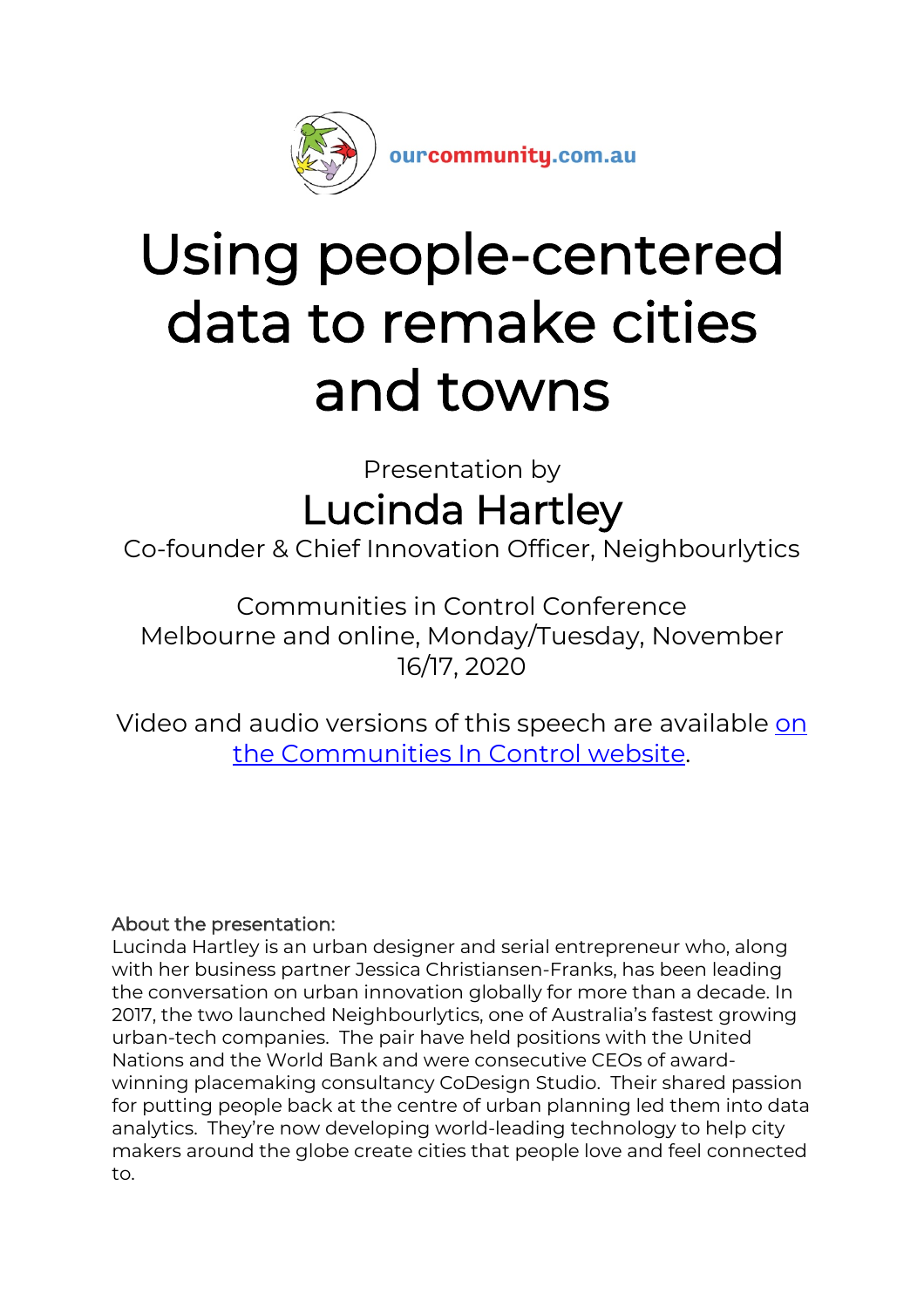#### Lucinda Hartley:

Thanks very much, Denis, and this is really exciting to be here today. I am, like most of the speakers today, going to share my screen with you, and I'm excited to have a conversation today about cities and neighbourhoods but particularly what we've observed about cities and neighbourhoods during COVID, which I think is a whole new ballgame for all of us in that regard.

So I've titled the talk today The New Local, which kind of summarises a lot of what we have really been finding and observing when you think from a Neighbourlytics perspective about what's happened in cities, but to start that off as to what Neighbourlytics even is and what we're doing about data capture and cities, I want to ask you to think about your favourite place, and if you're in the chat, drop it in there. If you've got like a place that you love or feel connected to or somewhere that inspires you, perhaps somewhere that you've spent a lot of time recently, there's -.

But, you know, the places that we love and feel connected to have these really distinctive personalities about them. They're memorable and they're often incredibly human spaces rather than physical spaces. One of my favourite spaces is Preston Market. It's right close to where I live. This photo was taken pre-COVID, as you can probably see by how many people there are that aren't wearing masks in that photo, and what I love about this space is that physically it's actually just a bunch of sheds but it really comes to life by the traders and the people who go there.

And so when it comes to really understanding cities and where they are, a lot of it has to do with understanding this human side of neighbourhoods. So what we've really seen during COVID - and I'm just going to go back one second - is that - this is the same market just three months later, and I think views like this have been so common to our experience of neighbourhoods in the last six months, and it's heartbreaking to see in lots of ways, as the lifeblood has been sucked out of lots of places. But at the same time we're seeing these pockets of resilience emerge and how is it that some businesses, community organisations, are able to one day be a café and then, 48 hours later, they've completely pivoted, they are a grocery store and takeaway and delivery, which just takes extraordinary innovation and real resilience, and we've seen that really show up everywhere.

> If quoting from this speech, please acknowledge that it was presented to the 2020 Communities in Control Conference convened by Our Community, November 2020 [| www.communitiesincontrol.com.au](https://www.communitiesincontrol.com.au/)



**Communities in Control** The Conference. The Movement.



ourcommunity.com.au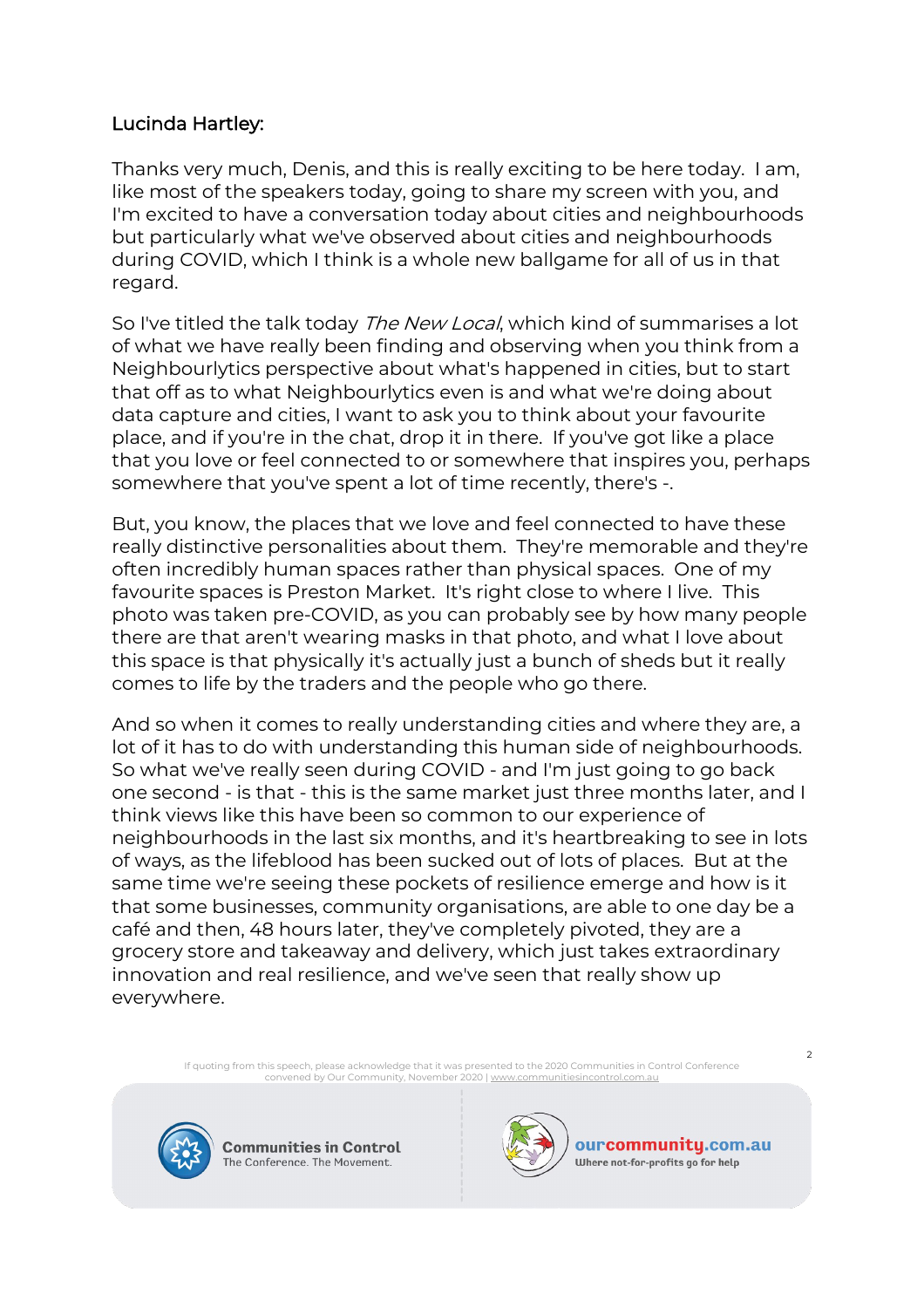But one of the places that that shows up is in the digital record about how businesses talk about themselves online, what their business registration is, what their offering is, and so there's things that we can start to quantify, which is really interesting.

One of the real perspectives that I'm sure many of you take but certainly from Neighbourlytics is back to the age-old quote now from Peter Drucker that if you can't measure it, you can't manage it. And when it comes to shaping places and communities, we typically tend to invest in things that we're able to measure. So, perhaps numbers of jobs, how fast the traffic is going, the new apartments sold, and those things are all important to do, but, if we're really only focusing on measuring how fast the traffic is going to go, then we're generally going to invest more in building more roads and trying to unblock traffic.

If we can quantify in the same way the things that perhaps have only historically been understood qualitatively, like community strengths and economic ecosystems, then we can start to have new datasets that help us to identify and prioritise change.

I have a quick poll question here to ask you, and I'm interested to know, first of all, because we're going to be talking about data in this presentation, how data mature you would suggest that your organisation is, and that could be either that you are considered to be data driven, so you have the exact data that you need to make a decision; that you're data informed, so data is a guide to help you optimise your performance; data inspired, so you use data but it's something that informs your otherwise professional judgment; or you are data aware, which might mean that you follow external research and best practices kind of in the market but generally they are things that you follow as trends and the decisions that you make are perhaps more based on expertise from your particular project.

So if you go to the poll tab, there is a poll up there, and it's not a loaded question. It's just I'm just curious to know whether you think that, on the sort of scale of data maturity - and there are different applications, I guess, for different types of data in different situations - whether you are data driven, data informed, data inspired or data aware. So if you want to jump into the poll tab, that would be something that we'd be keen to look at.

> If quoting from this speech, please acknowledge that it was presented to the 2020 Communities in Control Conference convened by Our Community, November 2020 [| www.communitiesincontrol.com.au](https://www.communitiesincontrol.com.au/)



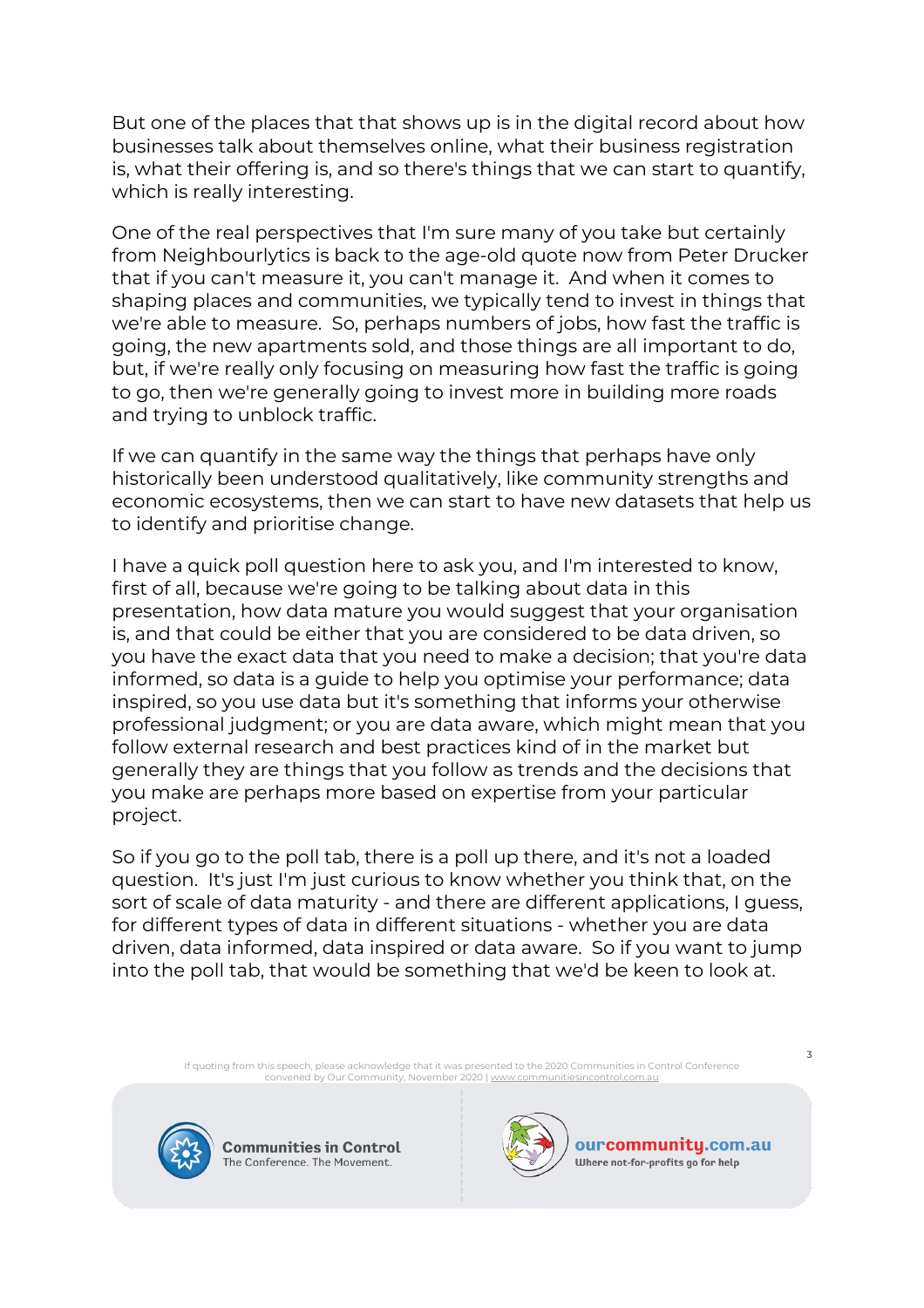Interesting. So far we're data inspired and data informed. And the reason, I guess, I put that poll up there is that we talk about data-driven decision making a lot, but often, I guess, sort of technically, we're not necessarily talking about being completely data driven in that we rely only on the data and the number to make a decision. It's that we're using data and a range of other experiential inputs that we have in terms of how we piece together the problem, and they're all valid approaches.

So, moving forward, one of the challenges that we have when it comes to measuring the human stuff (technical term) is that it's really hard, and I have no doubt that that is very similar to many of the organisations here and your experience in various ways. When it comes to looking at how we measure the human side of cities traditionally, there are pretty limited or fairly manual ways that we can do that. So we can look at the ABS or the Census information, which is useful as a record but it's only once every five years and it only tells us the story of who lives there, not who visits and uses and works in a neighbourhood, and I think the events of 2020 have shown us that perhaps 2016 data isn't necessarily the most up-do-date data source that we want to be thinking about for our very live decision making that we need on impacts of things like COVID-19.

Surveys, focus groups, observations, all fantastic methods, and I've spent many, many, many hours of my career doing all of these methods which we support. One of the challenges is, when it comes to really understanding things at a population scale, it can be really hard to get this kind of data if we're trying to, say, track change over time, do something every month. Just the cost and effort required is just too great.

So then, thinking about that differently, I guess the way that Neighbourlytics turns that problem on its head is using the everyday data that you and I generate by interacting with our neighbourhood every day as a new source of information that speaks to the behaviour and lifestyle of places. We call this social data, but I'm not talking about social media data and I'm not talking about personal data. This is data that's created from unconventional digital sources like think Google Maps, event ratings and reviews, check-ins, likes, and it's indicative of people's behaviour and lifestyle at a population scale. This data is generated worldwide everywhere across multiple platforms, and it's the fingerprints that we leave behind about the places we've been, what we value and interact with.

> If quoting from this speech, please acknowledge that it was presented to the 2020 Communities in Control Conference convened by Our Community, November 2020 [| www.communitiesincontrol.com.au](https://www.communitiesincontrol.com.au/)



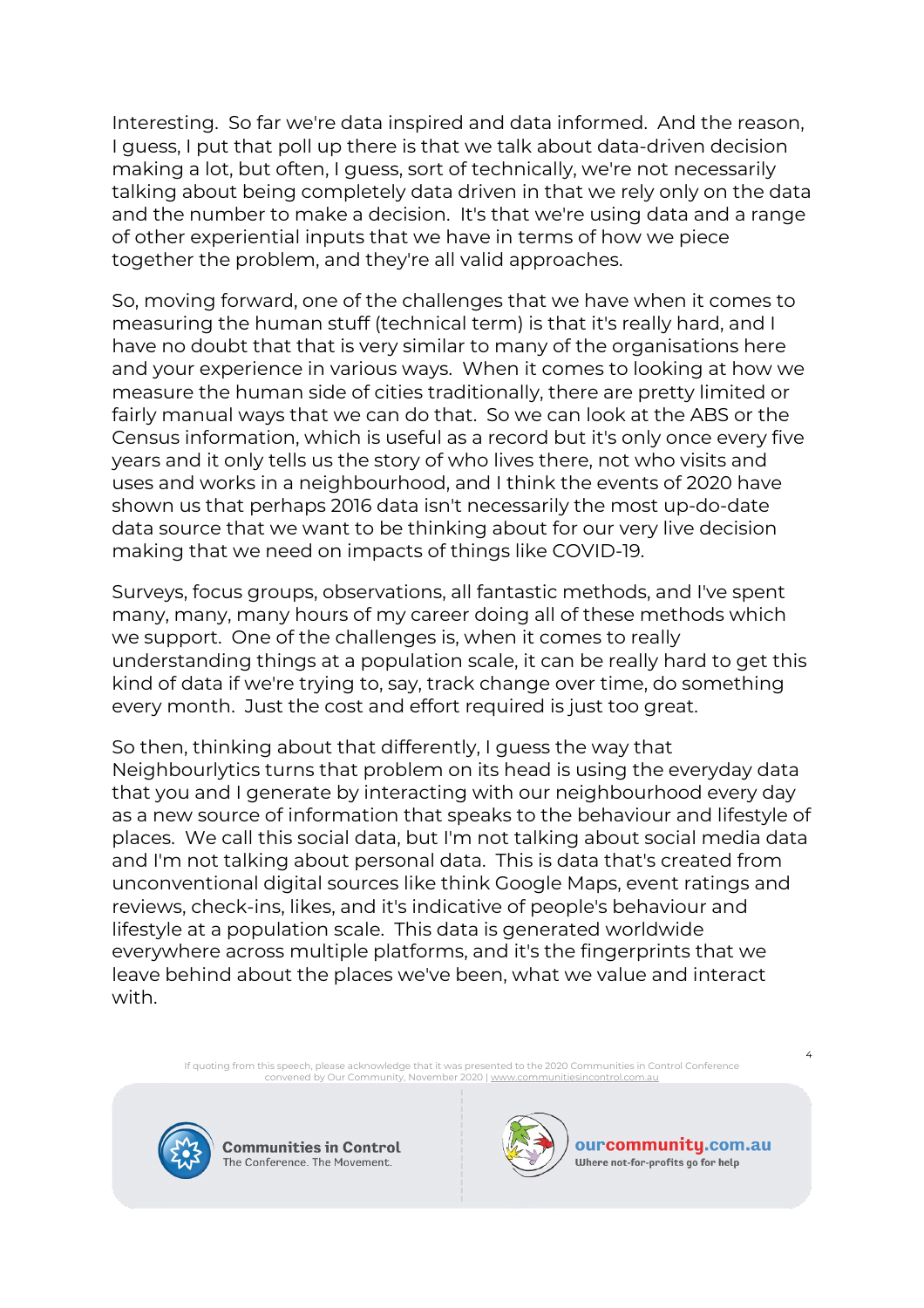There's three types of this data and I just want to talk about them briefly because it underpins the case studies that I'm going to show you shortly. One of them is places data, so this is the things that we see and touch in the real world - parks, libraries, community centres, businesses - but when we look at that in the digital record where it's different from, say, a government business register is that it is crowd-sourced information, so you're going to either have this sort of colloquial map of the city - so platforms like Google Maps, even though we think of them as kind of a source of truth, the things that are on there are things that either have put themselves there or there are things that have a critical mass of activity around them and the internet recognises that as a place of interest and adds it in that way, and so there is this behavioural overtone to that data.

We can then look at activities and events, and this tells us what's going on, so not just what's there in the park but that the park is used by soccer clubs and parents' groups and has other events and activities going on. And then finally, we look at engagement and stories, which is usergenerated information about how people interact with their place in an anonymised and aggregated way. So again, this isn't personal posts but it's publicly available information, such as blogs, photos, ratings and reviews, check-ins, that gives us what people value about that place.

Now, what's interesting when we look at the engagement and stories data is we tend to not see photos of people picking up the dry-cleaning, but we do seem to see photos of people having picnics with friends in the park, and there is that, I guess, strengths bias, that people want to show that they were somewhere, they were with someone, they were doing something.

So Neighbourlytics really mashes all of this data together to create kind of a master dataset that we can then use for future analysis. What that looks like is - if we just jump to somewhere like Piermont in Sydney, just as an example, we can see that it's got a physical space in the one hand, that it's got views and buildings and other spaces, and then, on the other hand, it's an incredibly social space. It has events and programs and a social life and a heartbeat, and we can see those things show up on the map.

Similarly, we can then look at how that place operates at different times of the day and days of the week and how it's different, perhaps, on a Thursday evening than it is on a Saturday morning because we know that we experience place in 24-hour time, not in static time. And then we can

If quoting from this speech, please acknowledge that it was presented to the 2020 Communities in Control Conference<br>convened by Our Community, November 2020 | <u>www.communitiesincontrol.com.au</u>



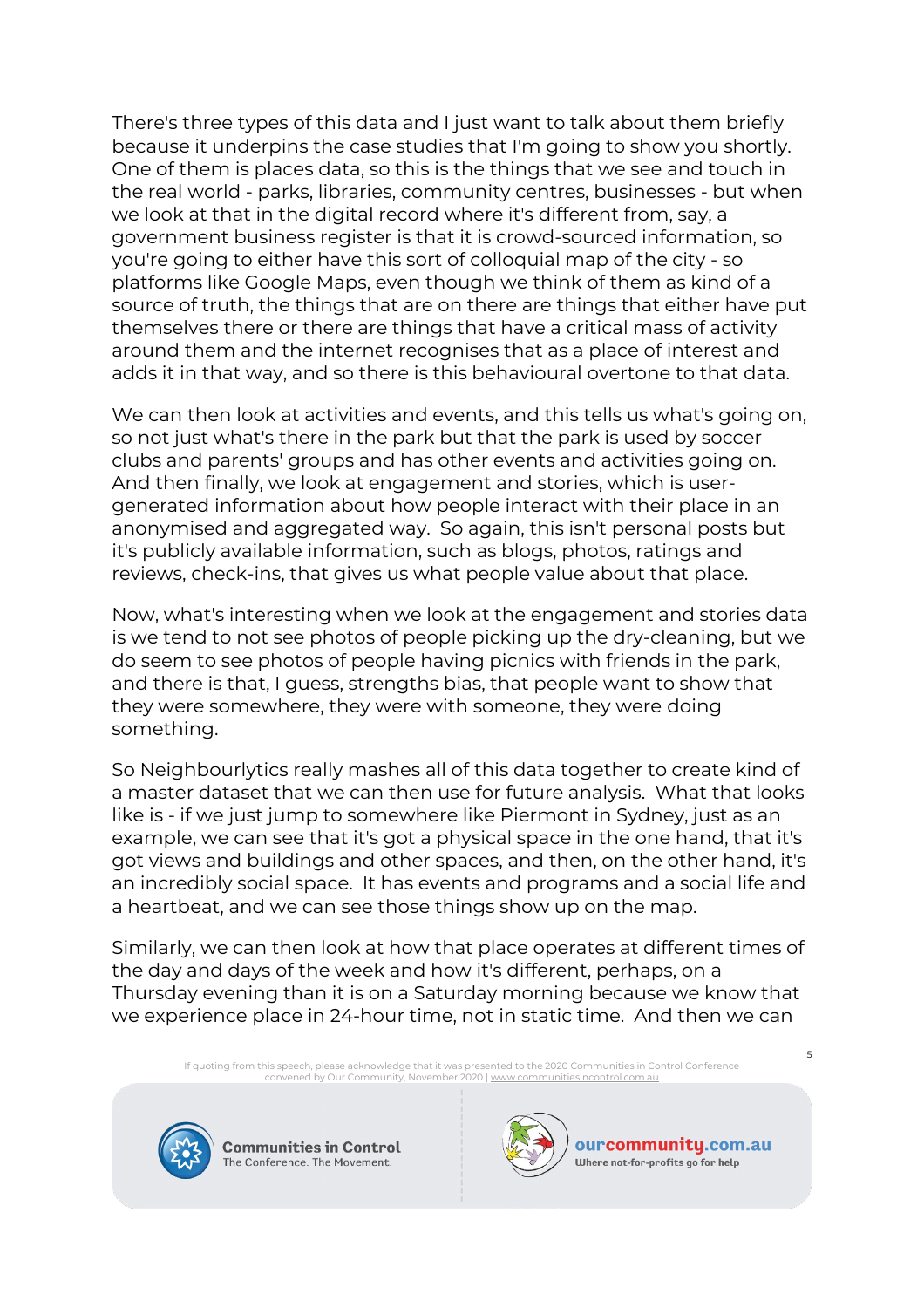also understand values by what people interact with and share as the dominant themes and topics. So we're talking about behaviour here, not opinion and perception, so it's not what people like so much as what's valued in the sense of are parks more important than sport, more important than food and beverage, more important than hobbies in this particular neighbourhood. And I'll talk about some of these cases in a moment.

So understanding that one of the really interesting things - and while Neighbourlytics uses this data in a particularly unique way to understand place-based challenges and problems, we're definitely not unique in looking at this data, and MIT has been leading the research in this area for 20 years, and one of the things that they've really found is that this type of location data is up to five times more accurate than demographics when it comes to understanding and predicting behaviour.

An example of that that I sometimes look at is that, if you ask me in a survey how often I go to the gym, like my self-perceived perception of how fit I am, I'm likely to tell you what I want you to think about me or what my aspiration is for myself, when my cell phone is going to show that I only go once a week, perhaps, and so the location is actually a very good predictor of what we do.

And similarly when we are asking people surveys about what they like about their neighbourhood, they'll be very influenced about, you know, I like the market, I like the park, but my location's going to show whether I actually go there, and how places are used is a really strong predictor of behaviour and lifestyle.

So one of the really interesting things that we find about looking at a big data approach for place measurement is, when it comes to traditional information, we have a very linear approach. We're not anti-survey by any sense, but surveys, you get the information, you get the answers to the questions that you ask. One of the opportunities that you have with, I guess, a new data approach or more experimental data is that you can sort of look for those answers but you might actually find new trends and topics as well that uncover patterns and trends that you weren't necessarily aware of in that area.

So just looking at that more broadly, one analysis that we did with UN-Habitat looking at various different public spaces in Nairobi, we were able

If quoting from this speech, please acknowledge that it was presented to the 2020 Communities in Control Conference<br>convened by Our Community, November 2020 | <u>www.communitiesincontrol.com.au</u>



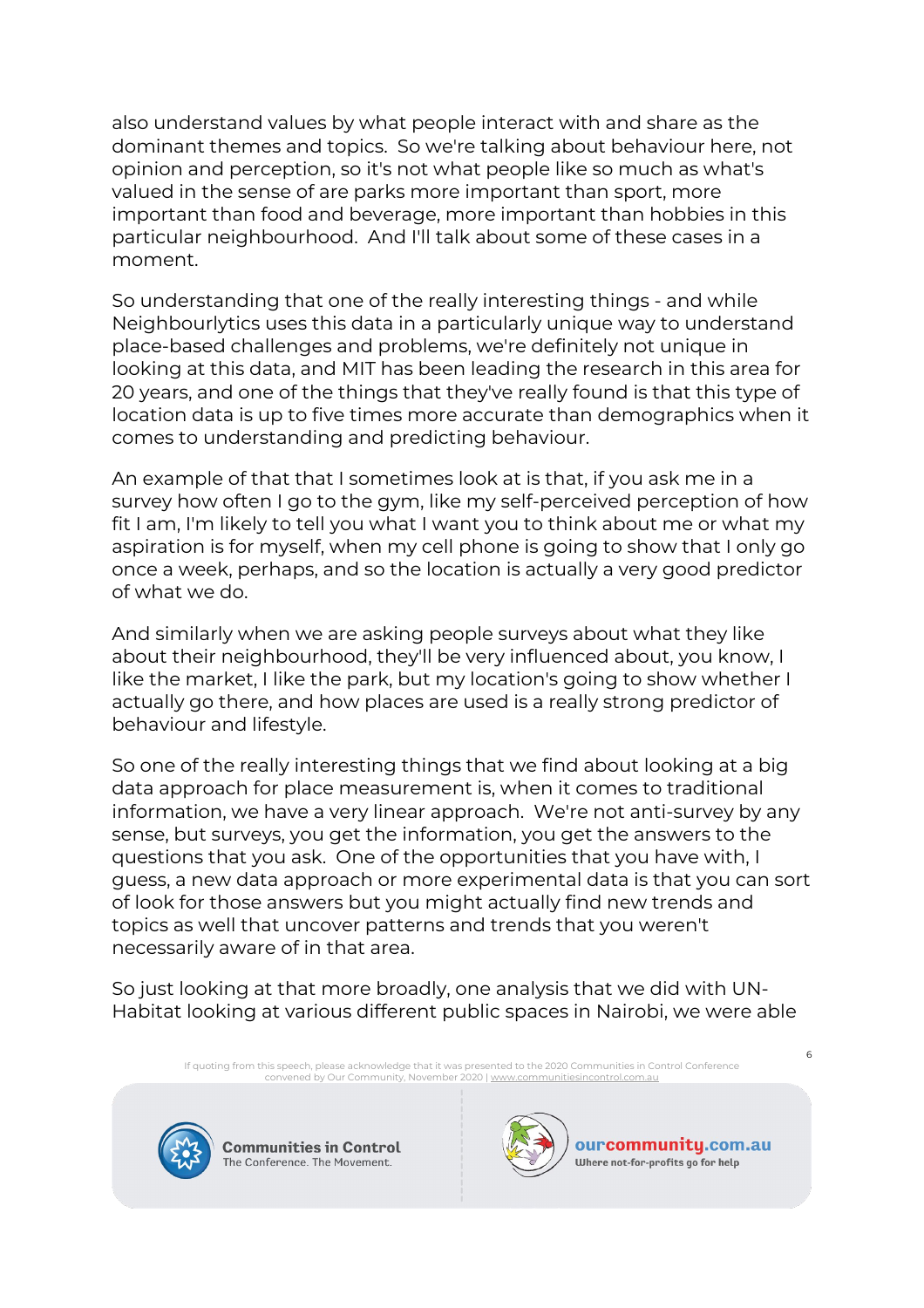to use this approach to actually understand how places are used, particularly in areas like Kibera, which is one of the very large informal settlements in Nairobi which isn't on the formal land register so there isn't formally registered areas of public space and streets. It's just one area. And so when we look at the digital data, we can see that the CBD is incredibly dense. In fact, just an interesting fact here is Nairobi is, by a factor of three, the busiest city that we have ever measured. It has got three times more data than Singapore.

And if you've spent time in East Africa, that's not surprising, with its incredibly mobile economy. Phones are everywhere. Everything from how you pay for your shopping to everything is on your phone. So all of the DJs, all of the hawker, sort of street stalls, all have digital presence, and so it's incredibly dense. But interestingly what we find when we're looking at other things like Kibera is that we can see that we - like, we've got hairdressing studios and community centres and other destinations that are showing up in that land use.

I'm seeing a bunch of questions come through which I would love to talk about perhaps in the chat. These are, I think, really common questions that come up around how data is gathered and used and applied in that way. It's not data mining, but I'm very happy to talk to that, and I'm just finding that - because I think that'll that there'll be questions going through lots of people's minds around that.

So how do we apply this dataset to answer place-based challenges of various kinds, and so understanding that this information is available? There are two main frameworks, analytics frameworks that Neighbourlytics has developed to sit on top of this base dataset, and what we're really looking at is what makes great neighbourhoods. What do neighbourhoods need to have in order for people to thrive and prosper? And they need to have a solid wellbeing foundation so that you've got access to everything that you need to support your daily life, like schools and childcare and parks and services and also things like social connection and cultural life, and those things are quantifiable and score-based.

But then secondary to that, we have social life characteristics, because neighbourhoods are incredibly unique and, even though one neighbourhood might have a similar score to another perhaps in terms of its reasons to spend and stay or its, you know, spend there earn there are some of the economic measures that we look at, they will be very, very

If quoting from this speech, please acknowledge that it was presented to the 2020 Communities in Control Conference<br>convened by Our Community, November 2020 | <u>www.communitiesincontrol.com.au</u>



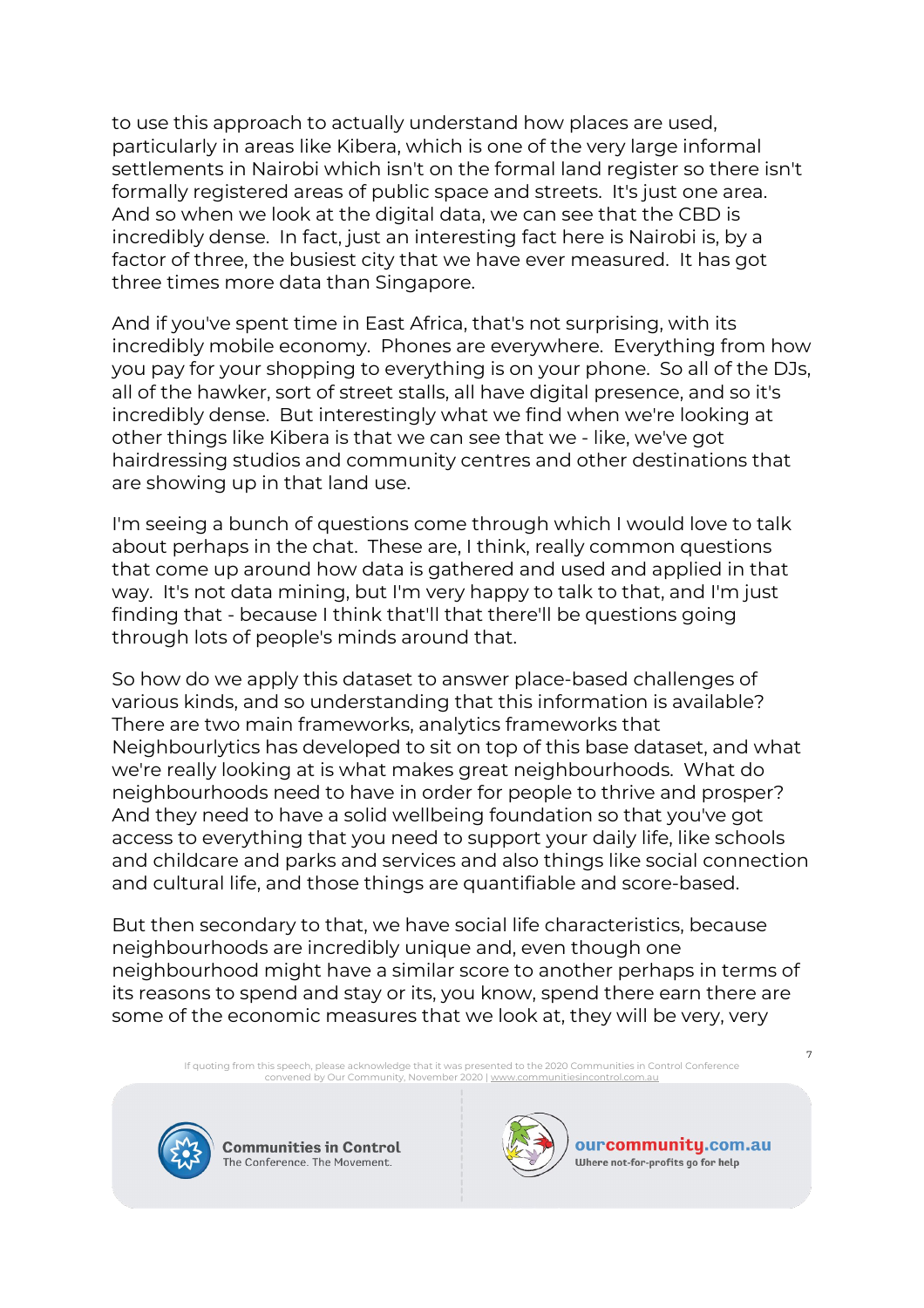different in terms of their culture and their life and their behaviour, and so we can quantify these social life characteristics, which are things like the identity and character and diversity and vitality of places, which comes from more of our urban design principles, to understand the context about what's driving some of those factors.

And so we look at those in concert together. So how do we understand social prosperity in terms of economy, physical and community, and then how do we understand that in concert with the social life characteristics? And we'll see enormous variation within a walking distance catchment within an area. So we're really looking down at that sort of hyperlocal level.

So we've been working with this data for three years in various different ways around the world, particularly in Australia but also in a number of other contexts, and, based on that, it's building a really rich database of understanding what this data's really strong at, it's kind of source of truth, I guess, and how we understand it over time as well, and I noticed there were some comments about COVID-19 which I'm going to dive into now.

So one of the things that we've been particularly looking at in the last six months is how do we understand behaviour change through COVID and what does that mean for us in terms of thinking about recovery metrics and vulnerabilities and at-risk industries. And so the broader theme and transit we have observed across the data, particularly looking at Melbourne, Brisbane and Sydney over the last six months, has been what we would describe as a new local, and that's that on the one hand neighbourhoods have become more localised, and I think we all have a personal lived experience of that, particularly under lockdown, or even if it's less under lockdown, people still living and working more locally.

But they're also more digital, and so by that we mean not just that people are working from home but people are doing click and collect from the local library and that sporting clubs are doing Zoom sessions and that every local business and community organisation and smaller players has been, at some level, through a digital transformation like we haven't seen before. And it's based on that that I think we're actually seeing a new type of neighbourhood that is more digitally engaged and more locally connected, and that's actually quite a new kind of unit of ways of understanding cities in that way.

> If quoting from this speech, please acknowledge that it was presented to the 2020 Communities in Control Conference convened by Our Community, November 2020 [| www.communitiesincontrol.com.au](https://www.communitiesincontrol.com.au/)



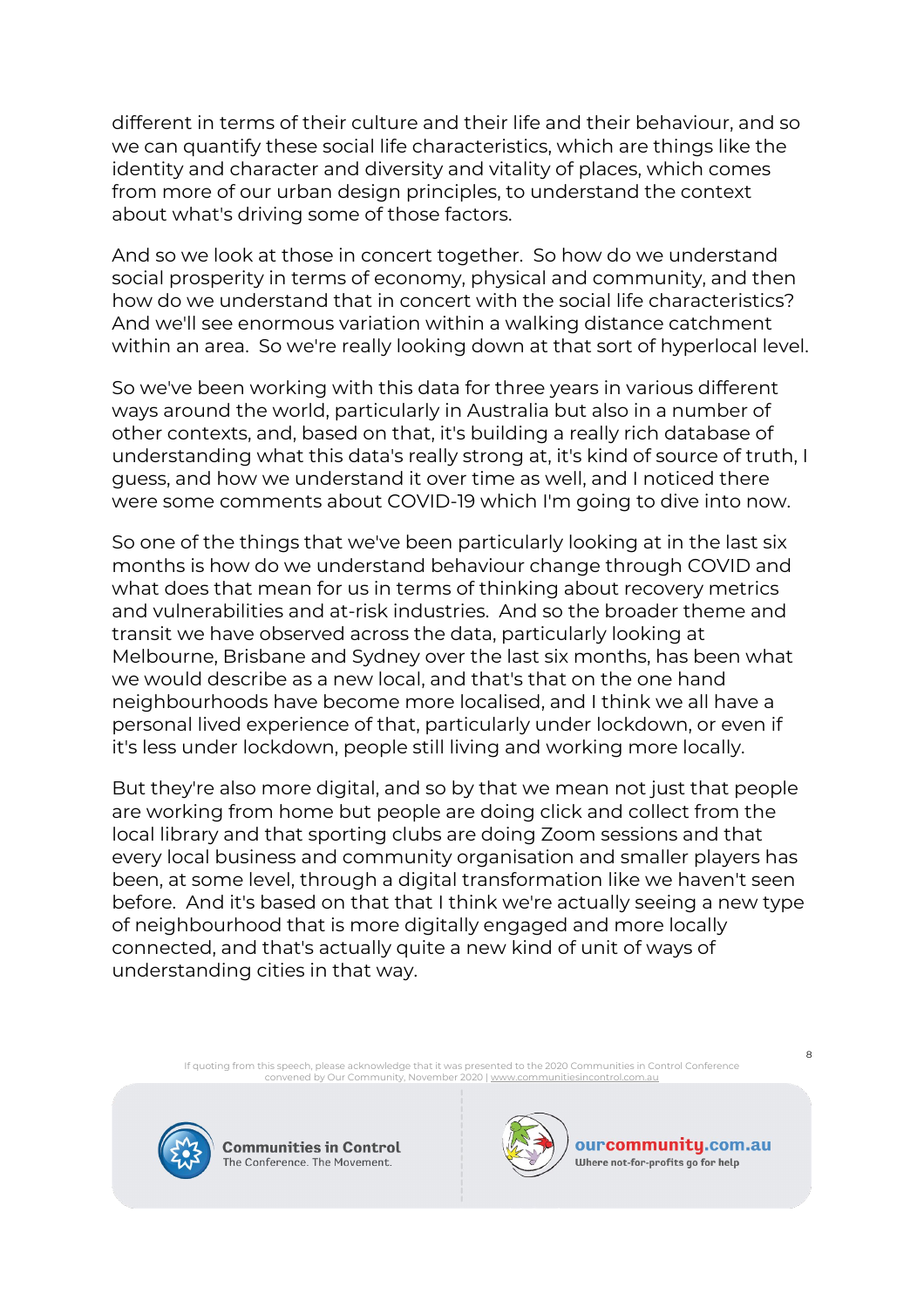So when we look across the - in this particular example, we're looking at the CBD areas of Melbourne, Sydney and Brisbane, although we have looked at many, many other data across the neighbourhoods, and I'm just really interested in that comment, Bambi, about nostalgia of neighbourhoods, because actually I almost think it's the opposite, is that the nostalgia of neighbourhoods and the local life is perhaps something that we previously understood. Now what we're seeing is the local living combined with this digital transformation, which makes it actually a quite different experience to what we might have seen from perhaps a nostalgic perspective.

So in terms of broader behavioural shifts, we've seen just like, say, on an activity, where is the activity happening in the city. This is comparing Sydney in January and April, where there's just a 90% drop in overall activity that's happening, but there's been a much less significant drop in places like Surry Hills, which have higher residential populations.

We can also use this to understand patterns of resilience, and this is looking at the whole of municipality data when we aggregate it right up for Moreland in Melbourne or for Parramatta in Sydney, and specifically this data in this particular diagram is cut through the indicators of opportunities to spend and stay. And so, what we see somewhere like Parramatta, it has large centres. So that larger dot down the bottom is Sydney Olympic Park, and we can also see those brighter patches around the Parramatta CBD. There are large destinations which are really important places, particularly in a pre-COVID environment, with large events that attract a lot of people.

But there's places like Brunswick, Brunswick East, Brunswick West, as you can see, the yellow being the Sydney Road on the left, there's actually more smaller opportunities in more parts of the neighbourhood which, in terms of being resilient to larger shocks and stressors such as we've seen in COVID, is actually one of the indicators we can look for for resilience.

So there are five thematic areas that we took a look at looking between Melbourne and Sydney and Brisbane over the last six months, and one of the impacts that COVID's had, it's made particular industries vulnerable. We say at-risk industries, like hospitality, creative industries, [inaudible] 00:21:41 and wellbeing and beauty, and when we say at-risk, yes, we know that particular businesses have been extremely vulnerable to lockdowns, but what that plays out at at a neighbourhood scale, if we look at

If quoting from this speech, please acknowledge that it was presented to the 2020 Communities in Control Conference<br>convened by Our Community, November 2020 | <u>www.communitiesincontrol.com.au</u>



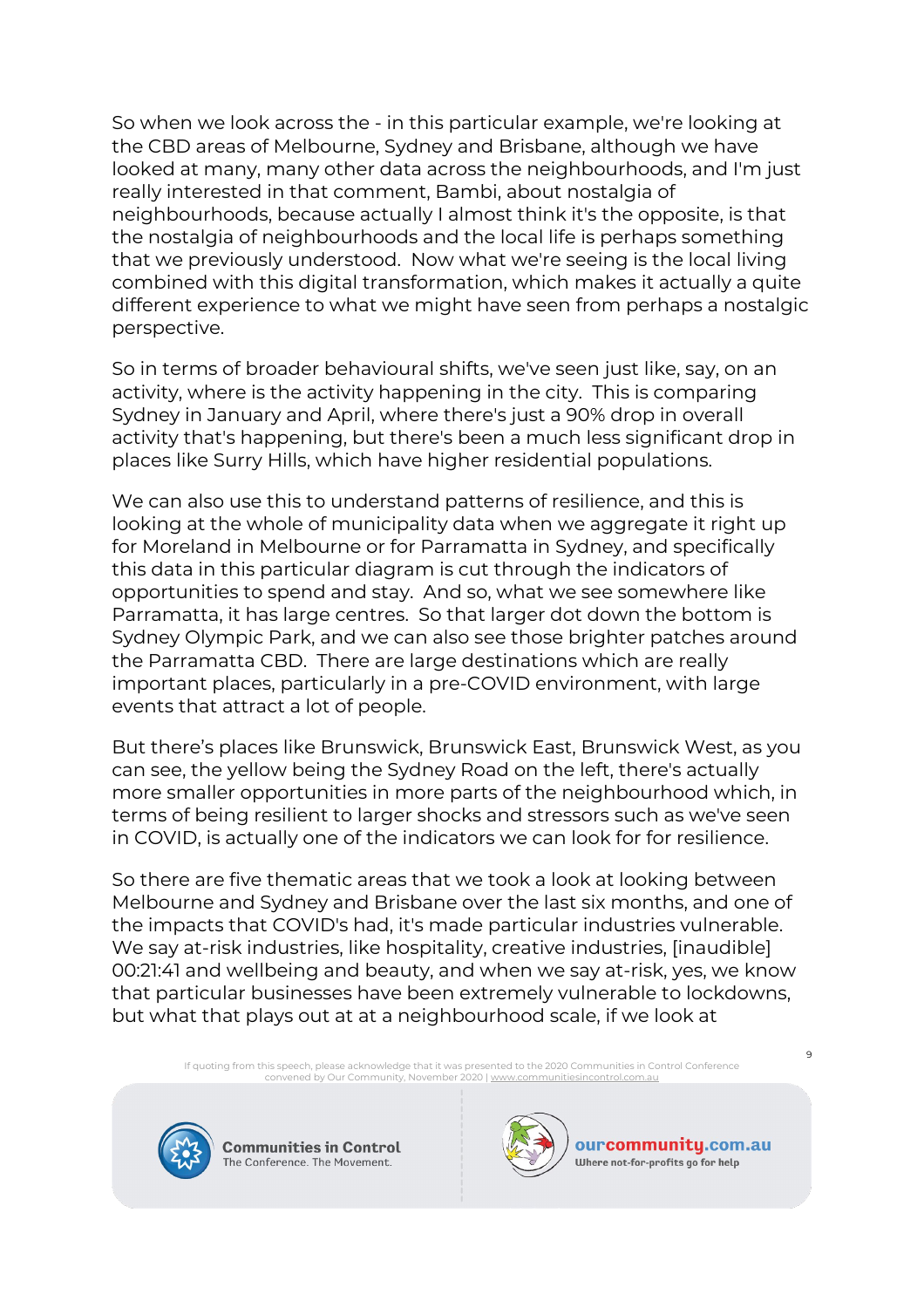somewhere like Lygon Street in Carlton, which its main economy is built on hospitality, then, in fact, the entire suburb is at risk because many of the reasons that people would go there might have been attracted first by the hospitality but it would then be to stay on and either visit other stores, community facilities, libraries, et cetera, which are all integrated. And so when one major dominant industry is affected like that, the whole neighbourhood, the economy, can really be impacted. And in other areas which are more mixed use, there may be more resilience in that regard.

In contrast to the at-risk industries, we also see certain assets, such as public spaces, which are more in demand, and I think, particularly for the Melburnians in the room, you'll know that there's been a lot of time and attention in public spaces over the last six months, and so that really shows up some of the, perhaps, fractures in our planning and our policies around public spaces. There are some neighbourhoods which have very good access and service to green space and others which don't.

So just to give you two quick key insights that came out of this data report - this is a free data report that you're very welcome to download from our website if it's something that's of interest to you - is nature is really the new attraction. With the activity centres and places like Preston Market really being less active during this time, it's nature, and I say nature specifically not green space and not all public space, because places like ovals and playgrounds and plazas and streets, which all make up part of our public space network, actually have had a lower data footprint over this time, while nature - people are really seeking out green space, and that's across all the cities but particularly exaggerated in Melbourne where there's actually, as of the September figures - this is May - a 238% increase in engagement with nature. Here it's 112. But what this tells us is that people - what neighbourhoods are really needing to be resilient in crisis is treed space, is green space, is space to get out, and it really highlights some different inequalities that exist in our cities around access to those particular types of public spaces.

It also has a big flow-on effect for things like property pricing and things like land use, and I know there's been big conversations. New South Wales has committed to making 50% of its golf courses back over to public space, and there's similar conversations in Victoria, as they're thinking about well what would it look like to reposition our cities to provide more natural space, as part of our - not just nice to have but part of our resilience strategy.

If quoting from this speech, please acknowledge that it was presented to the 2020 Communities in Control Conference<br>convened by Our Community, November 2020 | <u>www.communitiesincontrol.com.au</u>



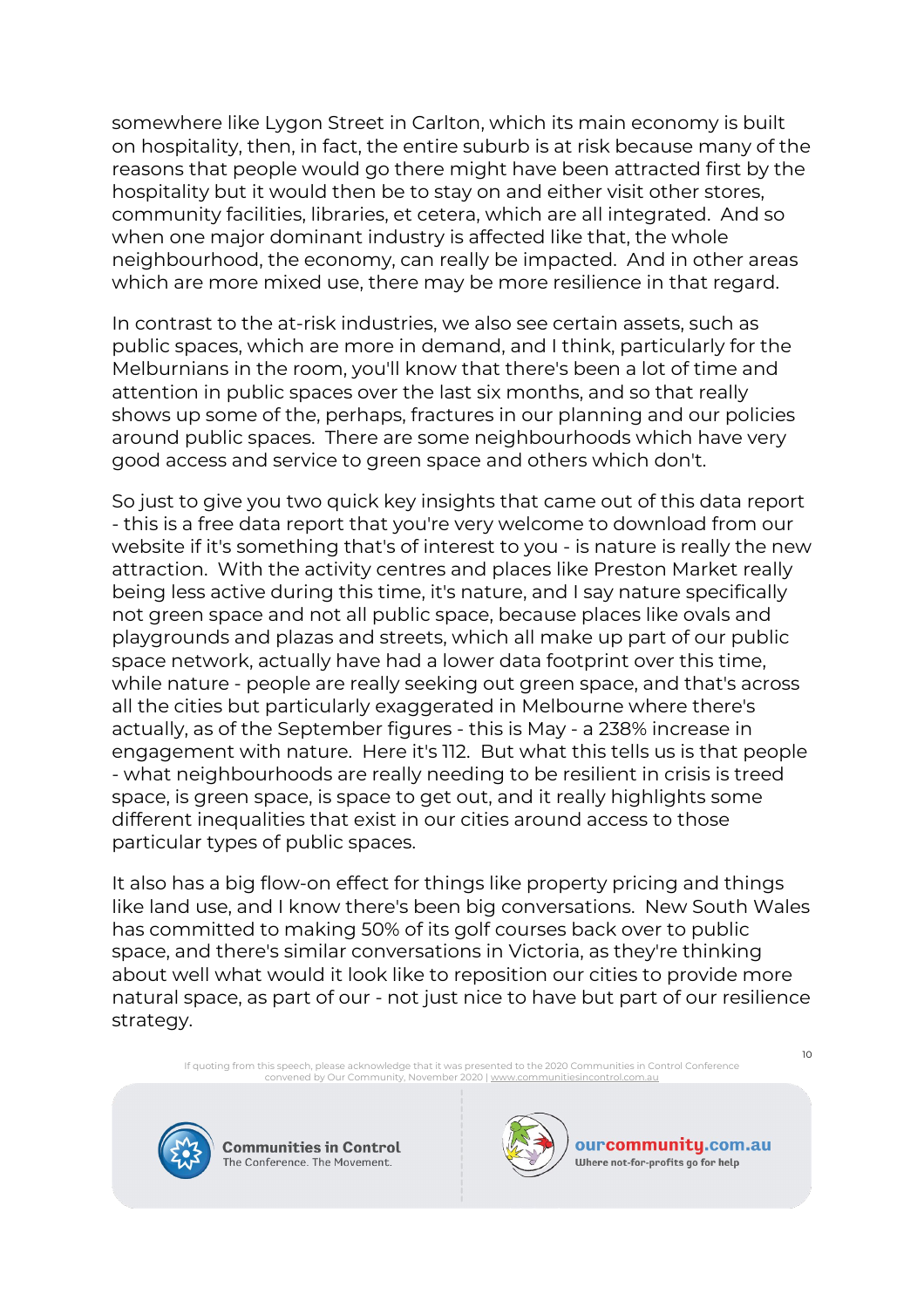This study we did for the New South Wales government comparing a bunch of different neighbourhoods around their engagement with nature over the COVID period, and certainly what we could see is similarly - and it will be difficult to see on the screen there - but that nature across Wagga Wagga and Burwood and other suburbs of Sydney was certainly increased significantly during the COVID period, but this is one of the most dominant topics and themes.

The second insight I want to just touch on is hospitality and we've seen that there's been a huge increase in home cooking while a decrease in other food and drink, and again, anecdotally, we know these things to be true, but what happens when we quantify them is that we can see the extent of that change at a local level and what that means for particular industries, and when we're really looking at hospitality, what we can see is that some places - and I'm just comparing here just two examples - Station Street, Fairfield, if you know it, in Melbourne, and Lygon Street, but Fairfield is actually much more mixed use than Lygon Street, has higher diversity, which is one of the sort of social life characteristics we look at. And again this will be very small but, when we are looking at the diversity of place types, what we want to see is, if we have more diversity in terms of the industries, facilities, opportunities that that neighbourhood creates, it does offer more things to more people and can weather the storms more easily.

So just to close, I just want to go through actually, a case study of the New South Wales bushfires of how we've used this data in a case study applied with our customers in Sydney, and we've really been framing this around what we understand. This is only 12 months ago, which is just shocking to remember given everything else that's happened in 2020, but when it comes to - one of the things that I think is really interesting when we look at what the impact - one of the lessons that we can look at is what happened after Black Saturday 10 years ago, when we're thinking about bushfire recovery after the 2019/2020 fires.

And we had the opportunity in our last business to work on some projects after the Black Saturday bushfires, and there was a big approach, as there is now after the bushfires and as there is after COVID, around building back better. But is better always the most appropriate? And this example here is what happened in Daylesford, which had a very dramatic fire after Black Saturday, and there was a lot of investment put into new facilities such as this netball court, but seven years later when we were working

If quoting from this speech, please acknowledge that it was presented to the 2020 Communities in Control Conference<br>convened by Our Community, November 2020 | <u>www.communitiesincontrol.com.au</u>



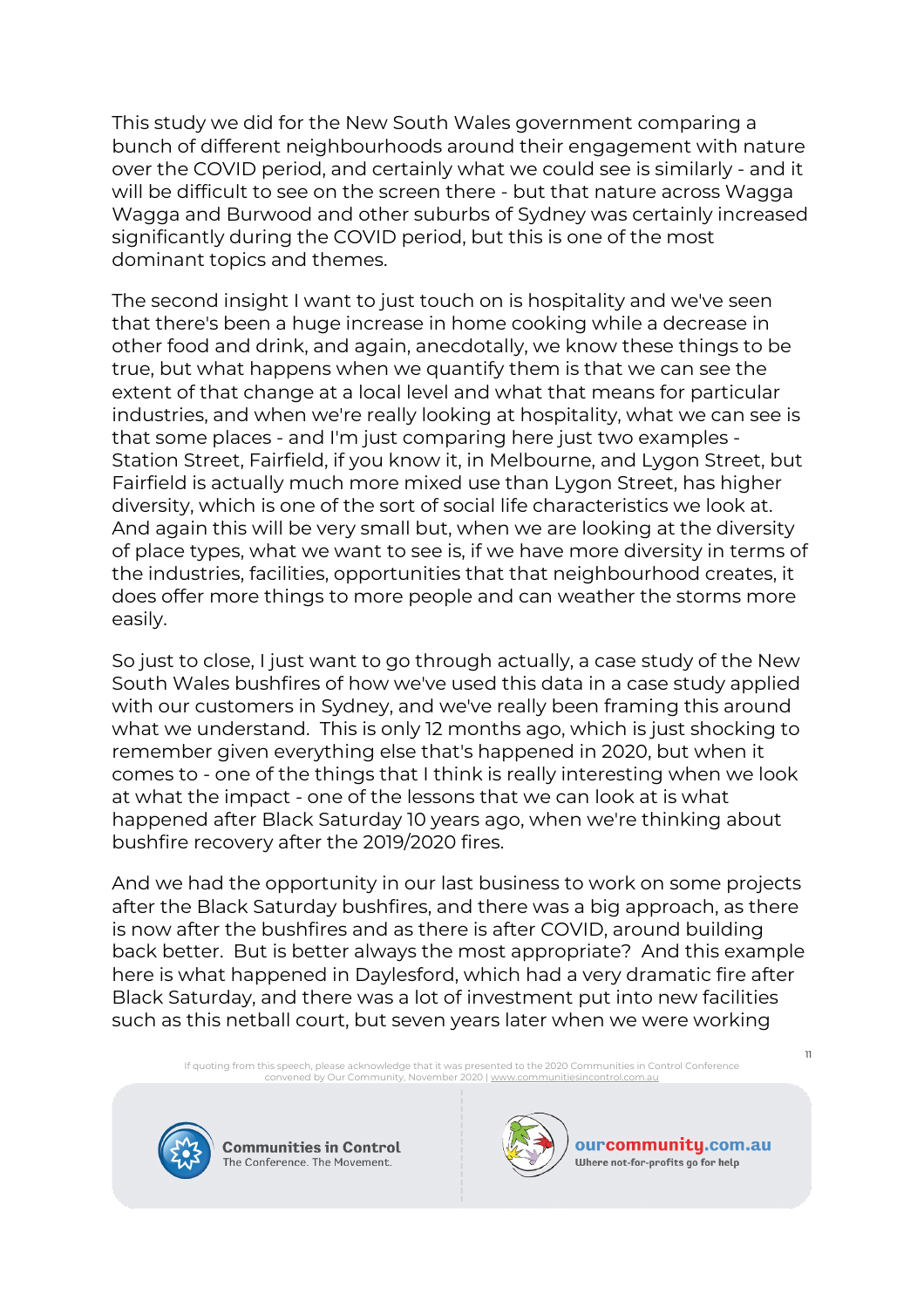with the council there, they were mostly playing in the dark without the lights on because the electricity was expensive. Everyone had to take their shoes off because they couldn't afford to buffer the floor that was required, and this very new, fancy centre, which seemed like a great asset, actually was too expensive to run, and the outdoor asphalt courts that were there previously were actually just fine.

And so sometimes understanding that local context can actually really help us tailor the response that's needed. And we compare that to somewhere like Kinglake, which had a very, very strong community response, community-led response, to Black Saturday, has also really helped with a really different and, I think, stronger recovery approach often with lower cost community-led initiatives.

When we're thinking about this for Sydney, and I'm going back to Piermont, just circling back - this is the last thing I will share today before we can jump into some discussion - the first thing is to establish a baseline. So we actually want to know what the place looked like before the fires, in this case, so that we can see what's actually changed, and again, like some of the case studies, we can see that it's dominant in hospitality and destinations.

We can then use comparison, either over time or compared to other neighbourhoods, to diagnose the issues in context. And so we were looking at a lot of different suburbs and neighbourhoods in Sydney and what we found is that the impact on outdoor dining in public spaces in Piermont was really extreme, as opposed to Bankstown where it actually had very different impacts, where it was other things like fitness and community facilities that were more impacted there.

And so when we're thinking about okay, well who's impacted by this hospitality and by dining and particular areas of Sydney that have now become - wasn't previously vulnerable but now very vulnerable because of this disaster - there are a range of business owners and others who use parks and public spaces that need to be brought into this conversation and then working with different partners, looking at ways that that could be alleviated, both through waiving outdoor permits but increasing cost and providing indoor spaces instead of outdoors to operate during that period, and then finally we can look at how we track that again over time. So we made some change - like, did waiving the outdoor permits, did making indoor facilities available actually shift the behaviour in life, so in

If quoting from this speech, please acknowledge that it was presented to the 2020 Communities in Control Conference<br>convened by Our Community, November 2020 | <u>www.communitiesincontrol.com.au</u>